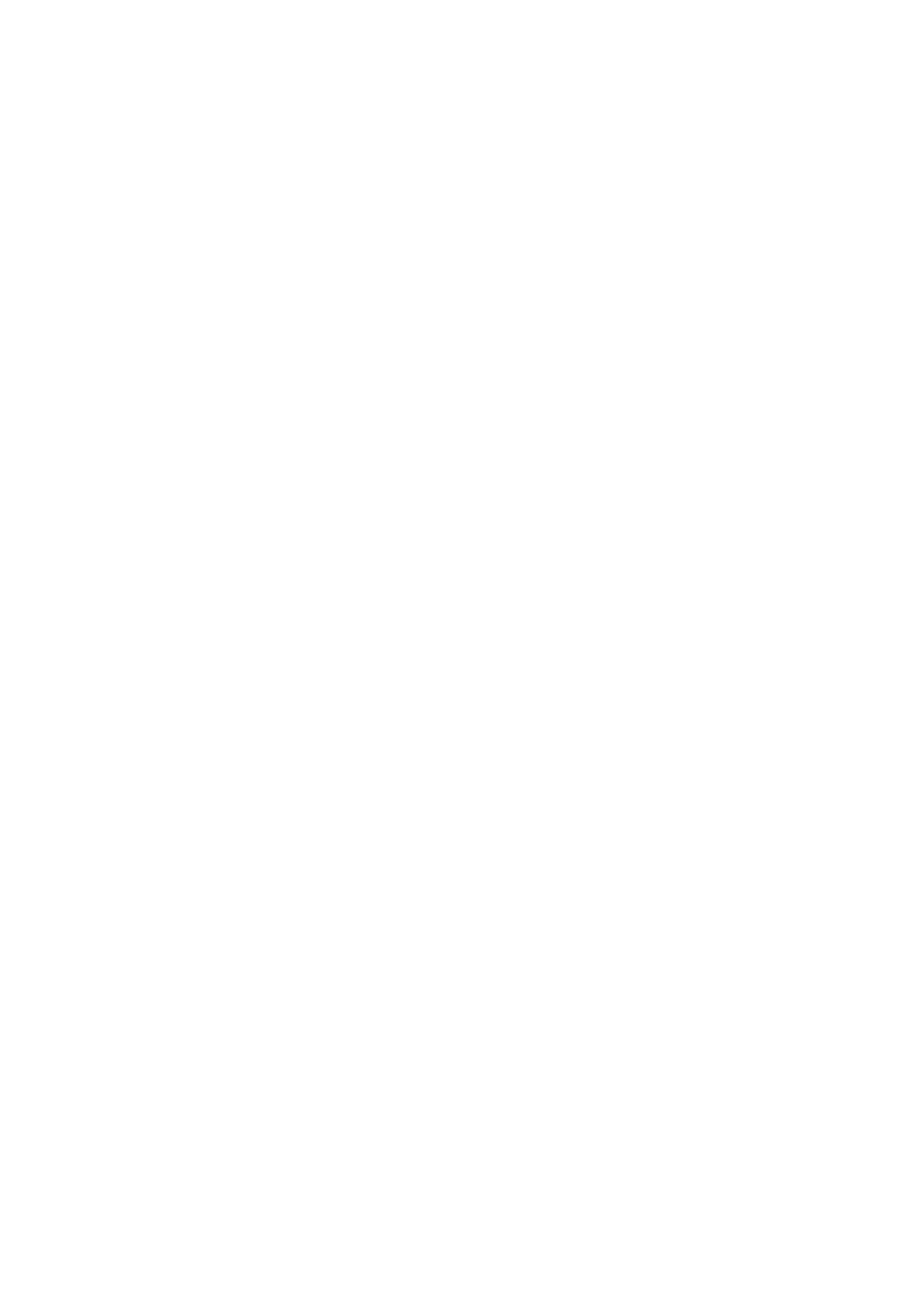# **NO. 18 OF 2011**

# **NATIONAL GOVERNMENT LOANS GUARANTEE ACT**

# ARRANGEMENT OF SECTIONS

*Section* 

- 1. Short title.
- 2. Object of Act.
- 3. Interpretation.
- 4. Power of Cabinet Secretary to guarantee loans on behalf of the National Government.
- 5. Cabinet Secretary to submit statement to Parliament within fourteen days after guaranteeing loan.
- 6. Where money is payable in respect of guarantee.
- 7. Recovery of amounts paid in respect of guarantees.
- 8. Power of Cabinet Secretary to make regulations for purposes of this Act.
- 9. Repeal of Cap. 461.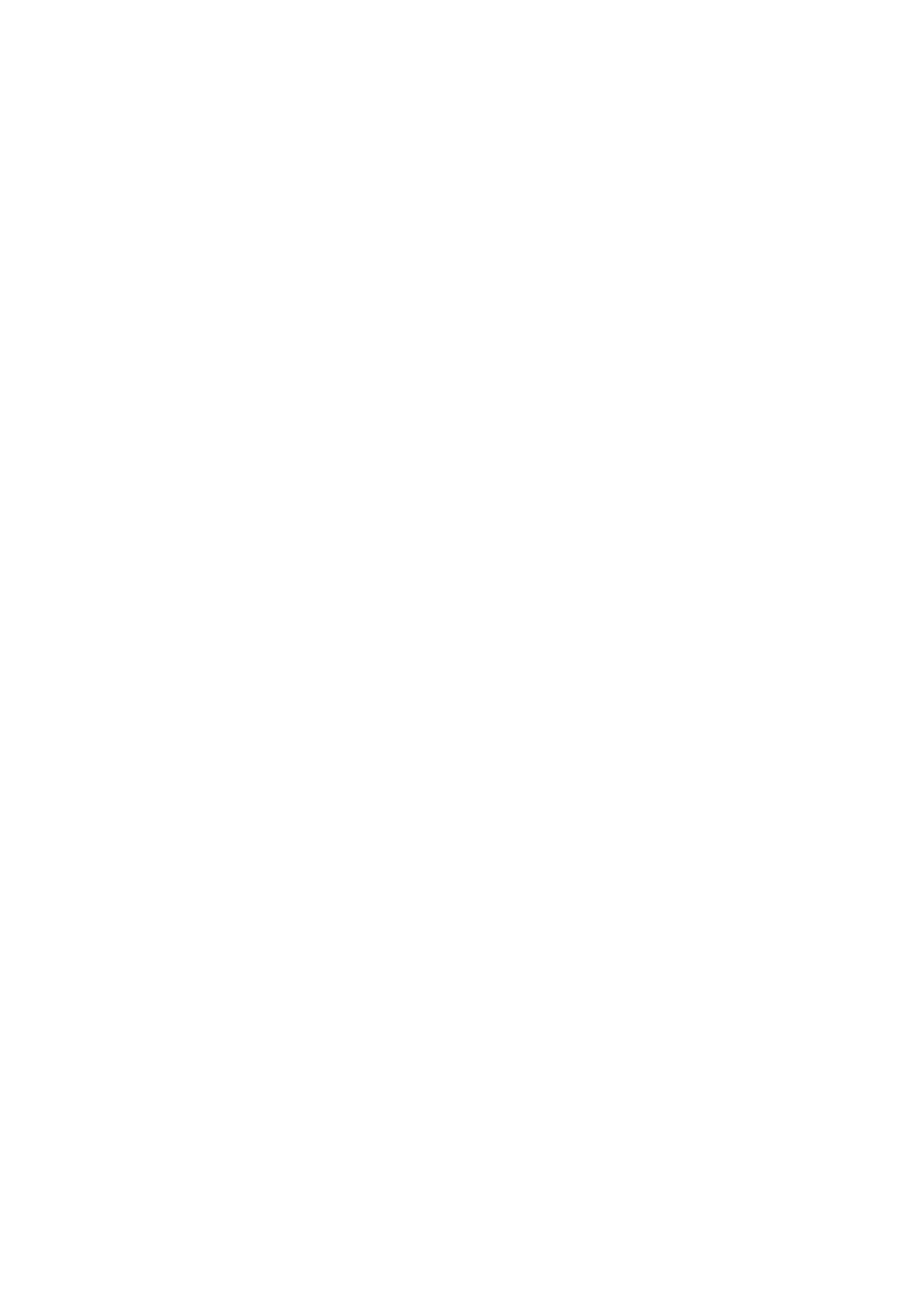# **NO. 18 OF 2011**

### **NATIONAL GOVERNMENT LOANS GUARANTEE ACT**

[*Date of assent: 27th August, 2011.*]

[*Date of commencement: 30th August, 2011.*]

**An Act of Parliament to provide for the transparent, prudent and equitable management of the authority to guarantee loans conferred on the National Government by Article 213 of the Constitution, and for connected purposes** 

#### **1. Short title**

This Act may be cited as the National Government Loans Guarantee Act, 2011.

# **2. Object of Act**

The object of this Act is to ensure that the authority conferred on the National Government to guarantee loans is exercised in a transparent, prudent and equitable manner, consistent with Article 213 of the Constitution.

#### **3. Interpretation**

(1) In this Act, unless the context otherwise requires—

**"borrower"** means a person to whom a loan has been or is to be made, and includes a County Government;

**"Cabinet Secretary"** means the Cabinet Secretary for the time being responsible for matters relating to finance;

**"Controller of Budget"** means the Controller of Budget appointed under Article 228 of the Constitution;

**"County Government"** means a County Government established under Article 176 of the Constitution;

**"House of Parliament"** means the National Assembly or the Senate;

**"guarantee"** has the meaning assigned to it in Article 260 of the Constitution;

**"loan"** has the meaning assigned to it in Article 260 of the Constitution;

**"medium term"** means a period of not less than three years but not more than five years;

**"National Government"** means the Government of the Republic of Kenya;

**"the regulations"** means regulations made under this Act.

(2) Until after the first elections under the Constitution, references in this Act to "Cabinet Secretary" shall be construed to mean "Minister".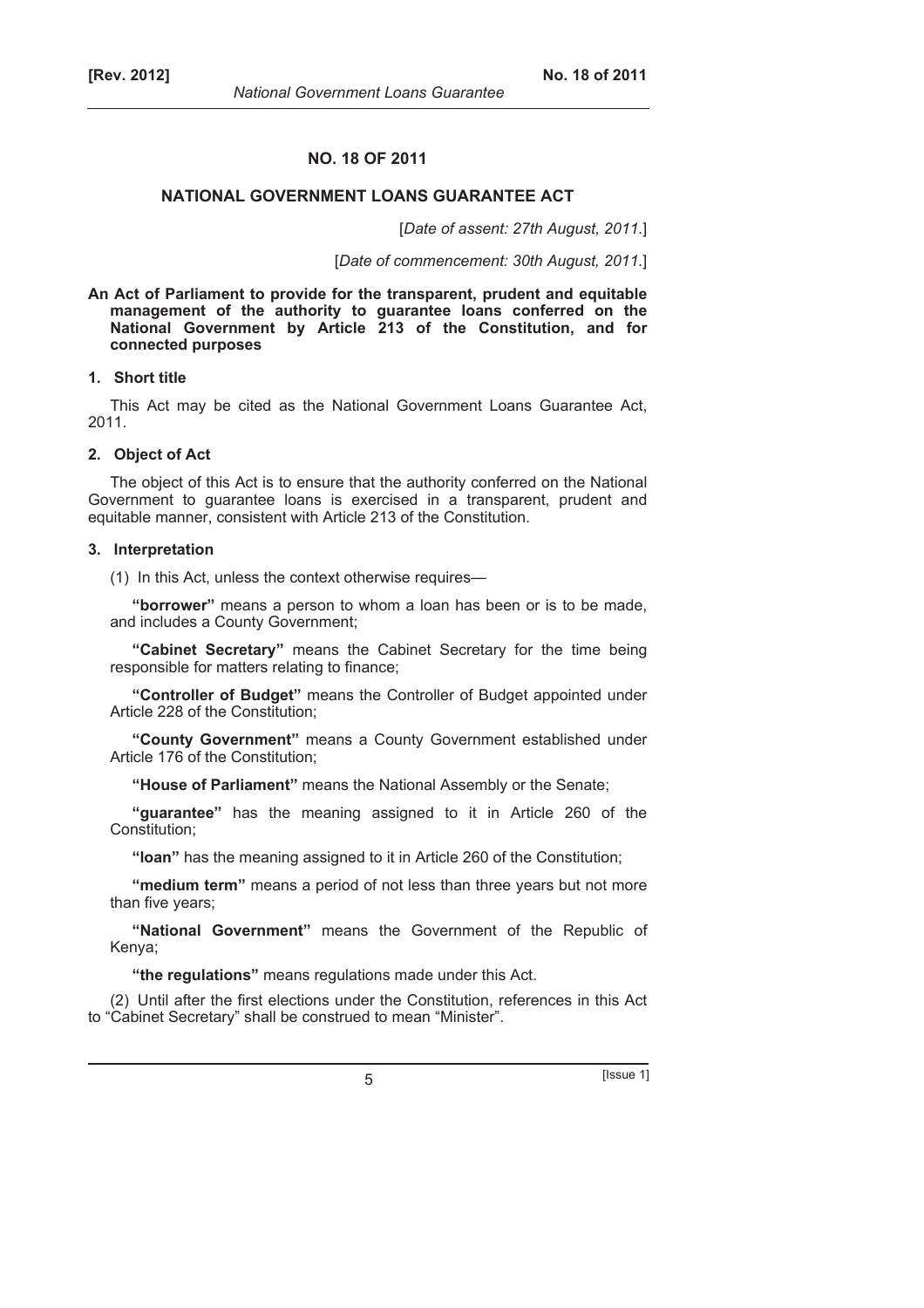# **4. Power of Cabinet Secretary to guarantee loans on behalf of the National Government**

(1) Subject to subsection (2), the Cabinet Secretary may guarantee the loan of a borrower on behalf of the National Government.

(2) The Cabinet Secretary shall not guarantee a loan under subsection (1) unless—

- (a) the loan is for a capital project;
- (b) the borrower is capable of repaying the loan, and paying any interest or other amount payable in respect of it;
- (c) the financial position of the borrower over the medium term is likely to be satisfactory;
- (d) the terms of the guarantee comply with the fiscal responsibility principles and financial objectives of the National Government;
- (e) where Parliament has passed a resolution setting a limit for the purposes of this section—
	- (i) the amount guaranteed does not exceed that limit; or
	- (ii) if it exceeds that limit, the draft guarantee document has been approved by resolution of both Houses of Parliament;
- (f) the Cabinet Secretary takes into account the equity between the National Government's interests and the County Governments so as to ensure fairness;
- (g) the borrower complies with any conditions imposed by the Cabinet Secretary in accordance with the regulations;
- (h) the loan conforms to any other criteria prescribed by the regulations for the purposes of this section.

(3) Where the Cabinet Secretary declines a request by a County Government to guarantee a loan, the County Government may petition Parliament for a review of the Cabinet Secretary's decision.

(4) A House of Parliament may approve a draft loan guarantee document as provided by subsection (2)(e)(ii) only if it is satisfied that the guarantee is—

- (a) in the public interest;
- (b) the borrower's financial position is strong enough to enable the borrower to repay the loan proposed to be guaranteed and to pay the interest or other amounts payable in respect of the loan; and
- (c) geared towards stimulating economic growth in a County Government.

(5) To enable the Houses of Parliament to decide whether or not to approve a draft loan guarantee document as provided by subsection (2)(e)(ii), the Cabinet Secretary shall prepare and submit to each of the Houses a paper that-

 (a) gives details of the loan that is proposed to be guaranteed, including the amount of the loan and the terms of repayment, and details of the interest or any other amount payable under the loan; and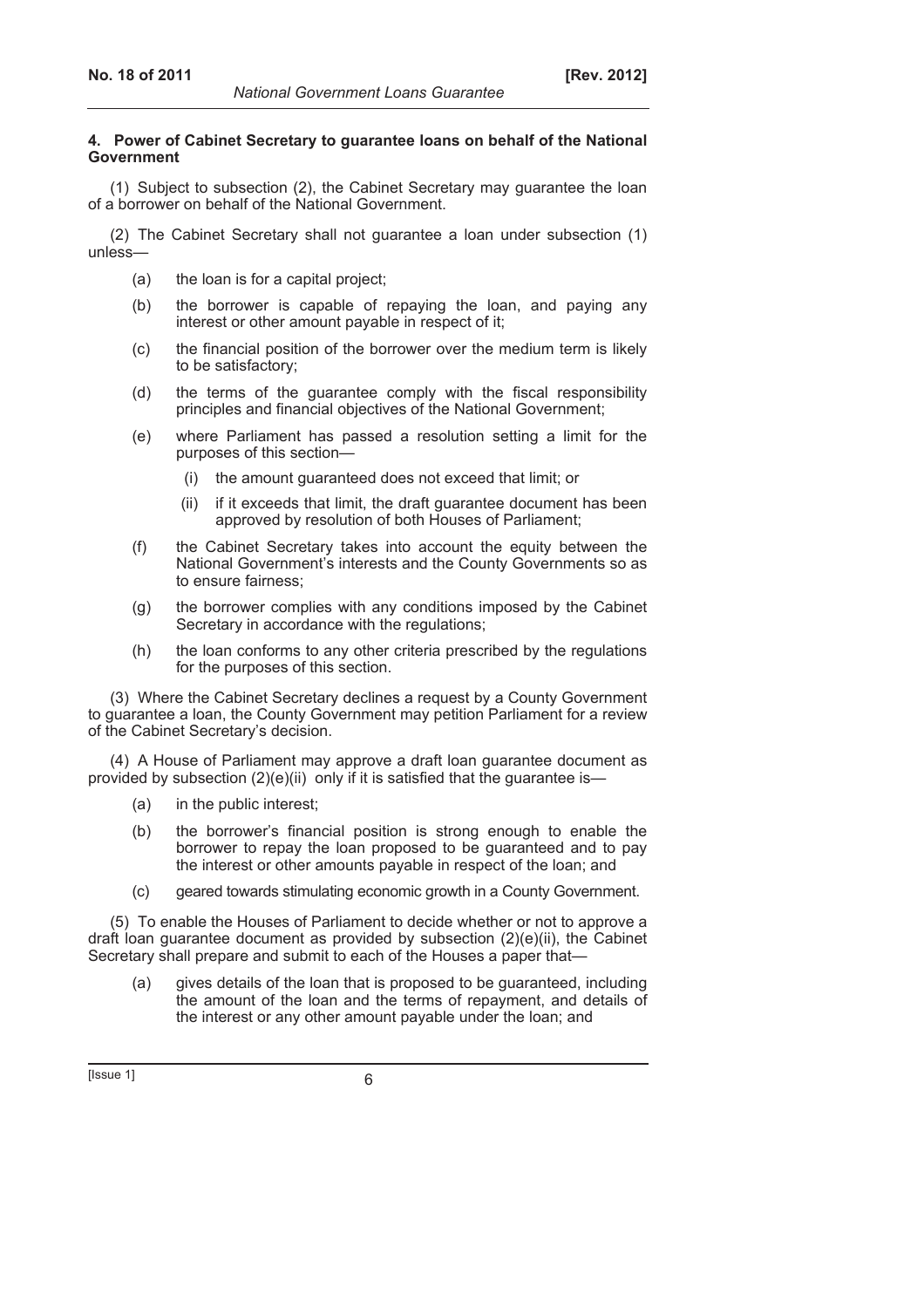- (b) specifies—
	- (i) the National Government's total contingent liability under guarantees given under this section; and
	- (ii) any other information that the Cabinet Secretary considers relevant.

# **5. Cabinet Secretary to submit statement to Parliament within fourteen days after guaranteeing loan**

*National Government Loans Guarantee* 

Within two weeks after the guarantee is entered into, the Cabinet Secretary shall publish and submit to Parliament a statement that—

- (a) states that the guarantee has been entered into; and
- (b) contains details of—
	- (i) the guarantee, including the name and other particulars of the borrower whose loan is guaranteed;
	- (ii) the duration and nature of the guarantee;
	- (iii) a risk assessment in respect of the guarantee; and
	- (iv) any other information prescribed by the regulations for the purposes of this subsection.

# **6. Where money is payable in respect of guarantee**

(1) Subject to subsection (2), money payable under a guarantee shall be a charge on, and payable out of, of the Consolidated Fund without further appropriation than this section.

(2) Money payable under a guarantee may be paid only if the payment has been approved by the Controller of Budget.

(3) If money is paid out of the Consolidated Fund in respect of a guarantee, the Cabinet Secretary shall submit a report to Parliament giving details of the payment.

- (4) The Cabinet Secretary shall include in the report—
	- (a) details of the guarantee;
	- (b) the circumstances giving rise to the payment; and
	- (c) such further information as the Cabinet Secretary considers relevant.

## **7. Recovery of amounts paid in respect of guarantees**

(1) Money paid by the Cabinet Secretary under a guarantee (including any expenses incurred by the Cabinet Secretary in respect of the guarantee) shall—

- (a) be a debt due to the National Government from the borrower whose loan was guaranteed; and
- (b) by proceedings brought in a court of competent jurisdiction, be recoverable from the borrower as a debt due to the National Government.

(2) If the Cabinet Secretary considers that the debt is more likely to be recovered if the borrower is allowed to pay the debt over time, the Cabinet